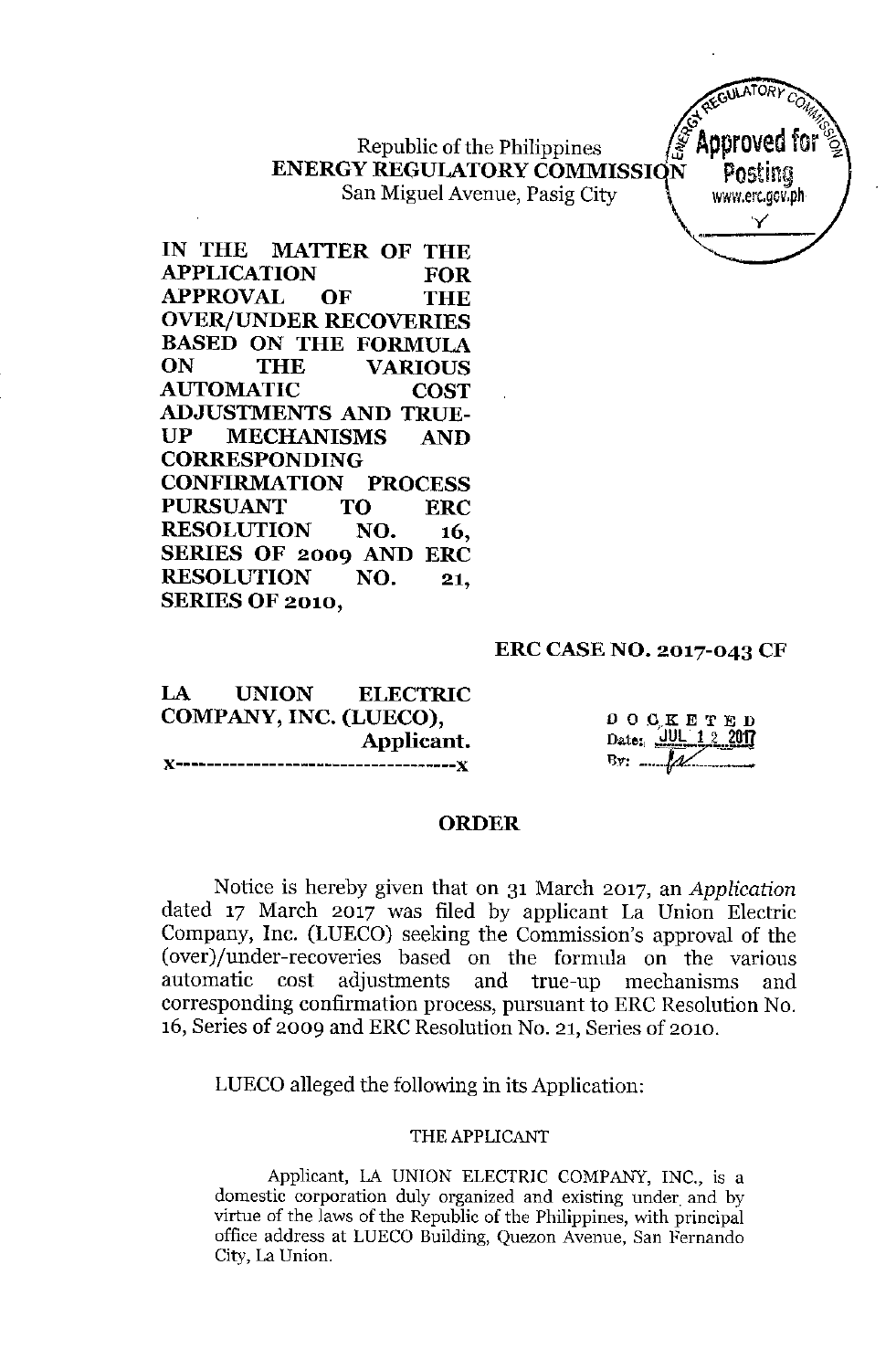**LUEca is the duly authorized franchise holder to maintain and operate the electric light and power services in the City of San Fernando and the Municipalities of Bauang and San .Juan all in the Province of La Union.**

**LUEca is represented in this Application by its President** and Chairman of the Board, Mr. RUBEN L. VALERO, JR.. Attached **and marked as Annex "A"is a copy of the Secretary's Certificate authorizing Mr. VALERO to sign the instant Application and the law firm of undersigned counsel to file the same and represent** LUECO.

#### RESOLUTION NO. 16, SERIES OF 2009 AND RESOLUTION NO. 21, SERIES OF 2010

**On 13 July 2009, this Honorable Commission issued its** Resolution No. 16, Series of 2009 entitled "A RESOLUTION ADOPTING THE RULES GOVERNING THE AUTOMATIC COST<br>ADJUSTMENT AND TRUE-UP MECHANISMS AND ADJUSTMENT AND TRUE-UP MECHANISMS<br>CORRESPONDING CONFIRMATION PROCESS CORRESPONDING CONFIRMATION PROCESS FOR DISTRIBUTION UTILITIES" directing Luzon DUs to file their **respective consolidated applications on or before 30 October 2009.**

**On 18 October 2010, this Honorable Commission issued its** Resolution No. 21, Series of 2010 entitled "A RESOLUTION AMENDING SECTION 4 OF ARTICLE 4 AND SECTION 1 OF ARTICLE 5 OF THE RULES GOVERNING THE AUTOMATIC COST ADJUSTMENT AND TRUE-UP MECHANISMS AND CORRESPONDING CONFIRMATION PROCESS FOR CORRESPONDING CONFIRMATION PROCESS FOR DISTRIBUTION UTILITIES". Said filing by Luzon DUs of the **required consolidated application** .was **moved to 31 March 2011 for adjustments implemented until the billing month of December 2010 and filing period of March 31, 2014 for adjustments covered by January 2011 to December 2013.**

**In compliance with the aforementioned Resolution, LUECO** filed in ERC Case No. 2011-049 CF and ERC Case No. 2014-004 CF **dated 03 .June 2011 and 19 March 2014, respectively, its Application** entitled "IN THE MATTER OF THE APPLICATION FOR APPROVAL OF (OVER)/UNDER RECOVERIES BASED ON THE FORMULA ON THE VARIOUS AUTOMATIC COST ADJUSTMENTS AND TRUE-UP MECHANISMS AND CORRESPONDING CONFIRMATION PROCESS PURSUANT TO ERC RESOLUTION NO. 16, SERIES OF 2009 AND RESOLUTION NO. 21, SERIES OF 2010".

**On 28 January 2013 and 02 September 2014, this Honorable Commission issued its Decision approving v'lith modification** LUECO's's Application in ERC Case No. 2011-049 CF and ERC Case **No. 2014-004 CF, respectively.**

**Article 5, Section 1 of Resolution No. 21, Series of 2010 likewise mandates all Luzon Distribution Utilities (DUs) to file the**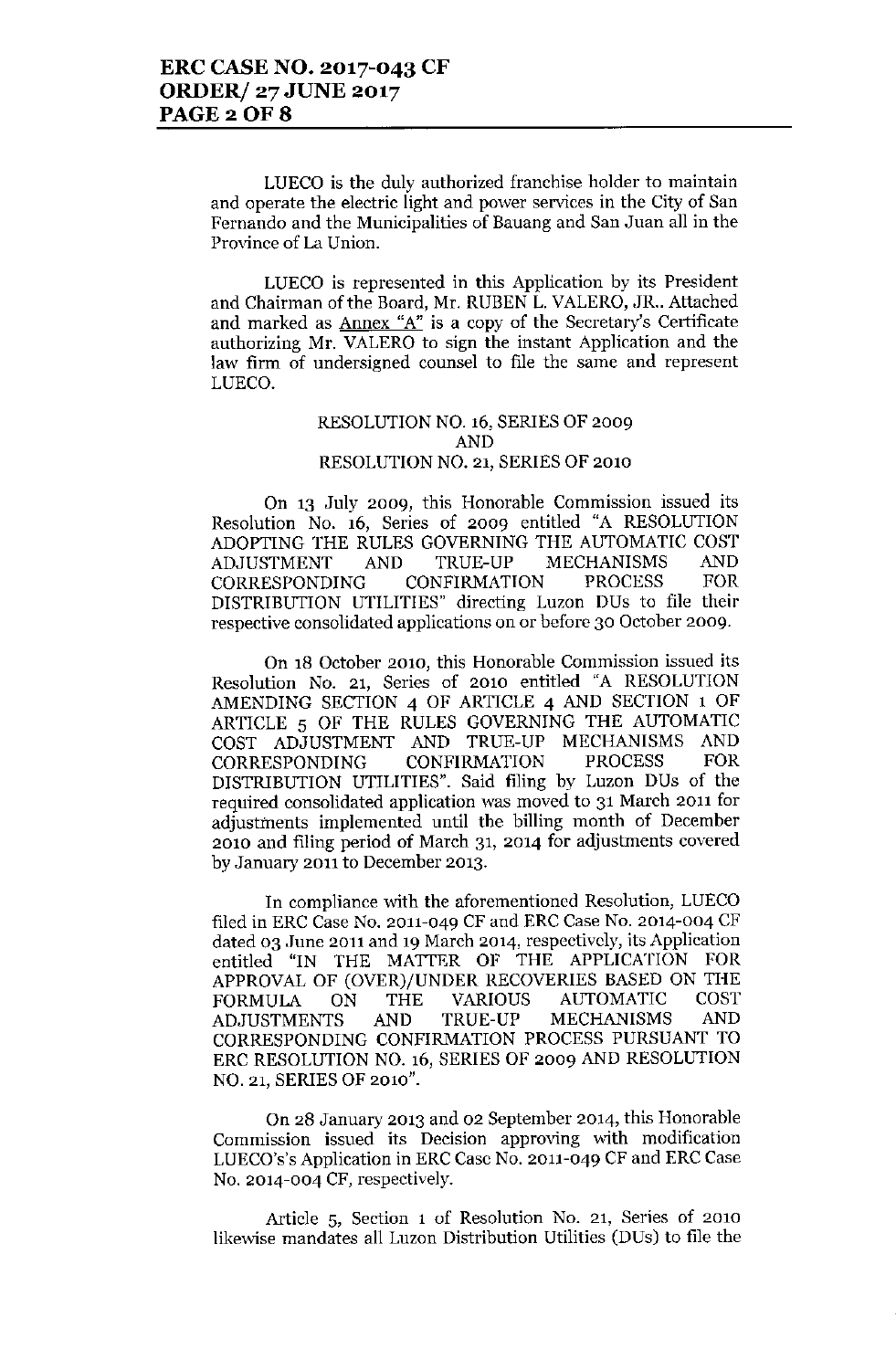l,

l,

respective consolidated application every three (3) years following the sequence of period of filing.

In compliance, therefore, with the aforementioned provision of the Resolution, LUECO herein submits for this Honorable Commission's confirmation/approval the following (over)/under recoveries for the period 2014 to 2016:

| Category                      | Amounts |                 |
|-------------------------------|---------|-----------------|
| Generation Over recovery      | PhP     | (12,502,361.80) |
| Transmission Over recovery    |         | (10,729,237.77) |
| System Loss Over recovery     |         | (2,900,279.76)  |
| Lifeline Over recovery        |         | (1,375,488.18)  |
| Senior Citizen Under recovery |         | 5,871.44        |
| <b>Total Over recovery</b>    | PhP     | (27,501,496.07) |

Shown below is the breakdown of LUECO's (over)/underrecoveries per line item:

1. GENERATION

|    |                    | <b>Generation Allowable Cost</b><br><b>Generation Revenue</b><br>Over Recovery | P <sub>2</sub> , 394, 510, 536. 42<br>P <sub>2</sub> ,407,012,898.22<br>P(12,502,361.80) |
|----|--------------------|--------------------------------------------------------------------------------|------------------------------------------------------------------------------------------|
|    | 2. TRANSMISSION    |                                                                                |                                                                                          |
|    |                    | Transmission Allowable Cost<br><b>Transmission Revenue</b><br>Over Recovery    | P <sub>455</sub> ,592,829.92<br>P <sub>466</sub> , 322, 067.69<br>P(10,729,237.77)       |
| 3. | <b>SYSTEM LOSS</b> |                                                                                |                                                                                          |
|    |                    | System Loss Allowable Cost<br><b>System Loss Revenue</b><br>Over Recovery      | P <sub>263</sub> , 348, 345. 19<br>P266,248,624.95<br>P(2,900,279.76)                    |
|    |                    | LIFELINE SUBSIDY                                                               |                                                                                          |
|    |                    | Lifeline Charge<br>Lifeline Discount<br>Over Recovery                          | P 46,281,908.75<br>P 44,906,420.57<br>P(1,375,488.18)                                    |
| 5. |                    | <b>SENIOR CITIZEN</b>                                                          |                                                                                          |

P 113,743.26

Senior Citizen Discount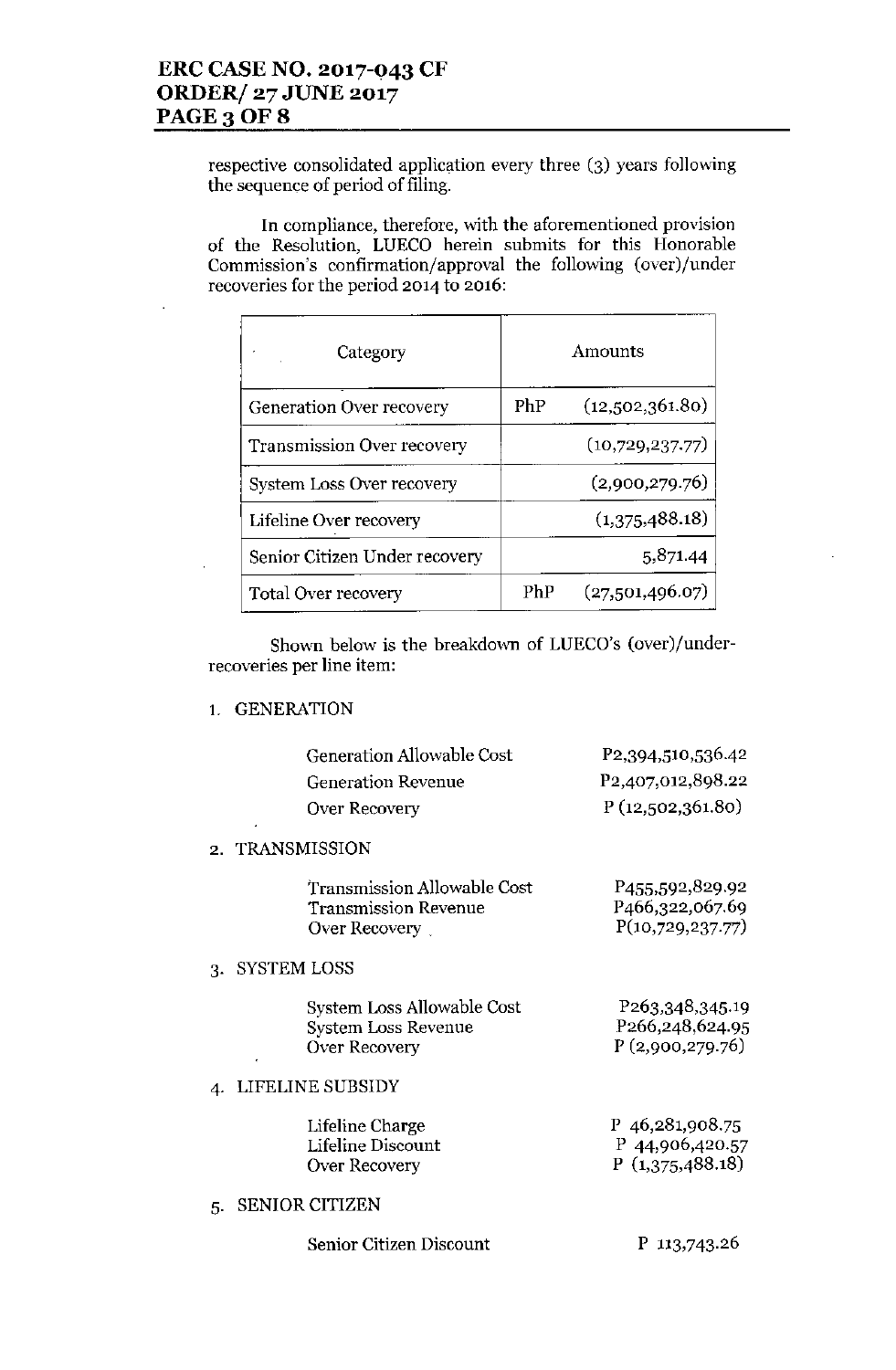| Senior Citizen Subsidy | P 107,871.82 |
|------------------------|--------------|
| Under Recovery         | 5,871.44     |

In compliance with the filing requirements of this Honorable Commission and in further support of the instant Application, LUECO herein submits the following:

- a. Summary of the breakdown of over and underrecoveries from January 2014 to December 2016
- b. Power Supplier Data Sheet
- c. Statistical Data Sheet
- d. Implemented Rates Data Sheet
- e. Power Bills of Power Suppliers
- f. Official Receipts issued by Power Suppliers
- g. Debit/Credit Memo of Power Suppliers
- h. NGCP Invoices
- 1. Official Receipts issued by NGCP
- j. Uniform Reportorial Requirement (URR)
- k. Consumer Bills of Lifeliners (per level) and Non-Lifeliners per customer class

## APPLICANT'S COMPLIANCE WITH THE PRE-FILING REQUIREMENTS

In compliance with Rule 6, Section 2 of the Rules of Practice and Procedure of this Honorable Commission, LUECO has furnished the Sangguniang Panlungsod of San Fernando City and Sangguniang Panlalawigan of La Union with copies of its Application, inclusive of its Annexes (in CD).

Attached and marked as Annexes "B" and "C" are the Certifications issued by the Sangguniang Panlungsod of San Fernando City and Sangguniang Panlalawigan of La Union acknowledging receipt of the aforementioned documents.

LUECO has likewise caused the publication of the Application *(sans* Annexes) in a newspaper of general circulation. The Affidavit of Publication and the newspaper issue containing the published Application are hereto attached as Annexes "D" and "E", respectively.

#### PRAYER

WHEREFORE, in view of all tbe foregoing, it is respectfully prayed that after due notice, hearing and evaluation, the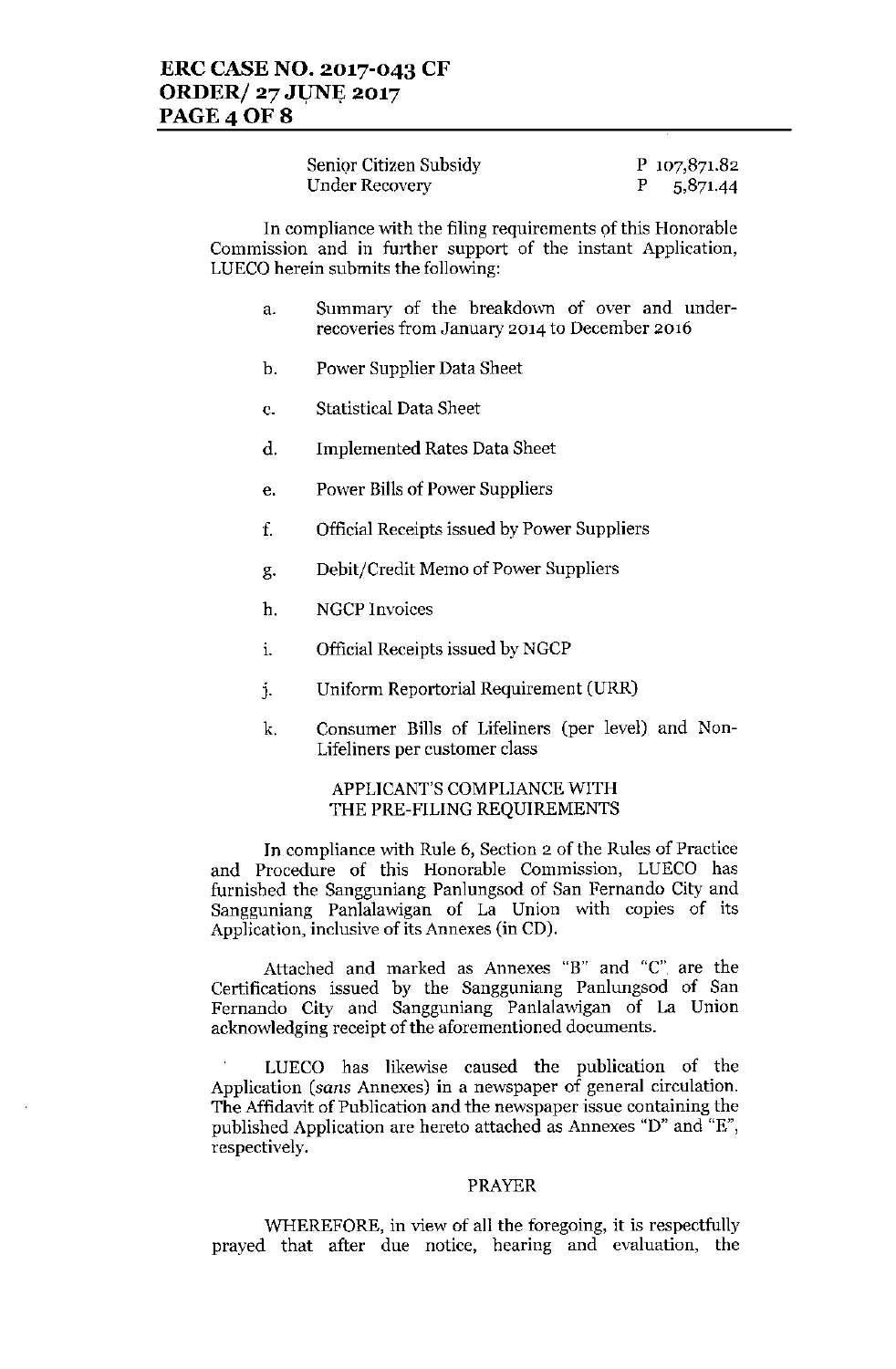(over)/under-recoveries of LA UNION ELECTRIC COMPANY, INC. **for the period 2014 to 2016, as presented in the instant application, be confirmed and approved accordingly.**

| Category                          | Amounts |                 |
|-----------------------------------|---------|-----------------|
| Generation Over recovery          | PhP     | (12,502,361.80) |
| <b>Transmission Over recovery</b> |         | (10,729,237.77) |
| System Loss Over recovery         |         | (2,900,279.76)  |
| Lifeline Over recovery            |         | (1,375,488.18)  |
| Senior Citizen Under recovery     |         | 5,871.44        |
| Total Over recovery               | PhP     | (27,501,496.07) |

**Other relief just and equitable under the premIses are likewise prayed fOf.**

Finding the said Application sufficient in substance with the required fees having been paid, the same is hereby set for determination of compliance with the jurisdictional requirements, expository presentation, Pre-trial Conference, and presentation of evidence on **22 August 2017 at two o'clock in the afternoon (2:00 P.M.), at the ERC Hearing Room, 15th Floor, Pacific Center Building, San Miguel Avenue, Pasig City.**

Accordingly, LUECO is hereby directed to:

- 1) Cause the publication of the attached Notice of Public Hearing once (1x) in a newspaper of nationwide circulation in the Philippines at its own expense, the date of the publication to be made not later than ten (10) days before the scheduled initial hearing;
- 2) Furnish with copies of this Order and the attached Notice of Public Hearing the Offices of the Provincial Governor, the Cities and Municipal Mayors, and the Local Government Unit (LGU) legislative bodies within the affected franchise area for the appropriate posting thereof on their respective bulletin boards;
- 3) Inform of the filing of the Application, its reasons therefor, and of the scheduled hearing thereon, the consumers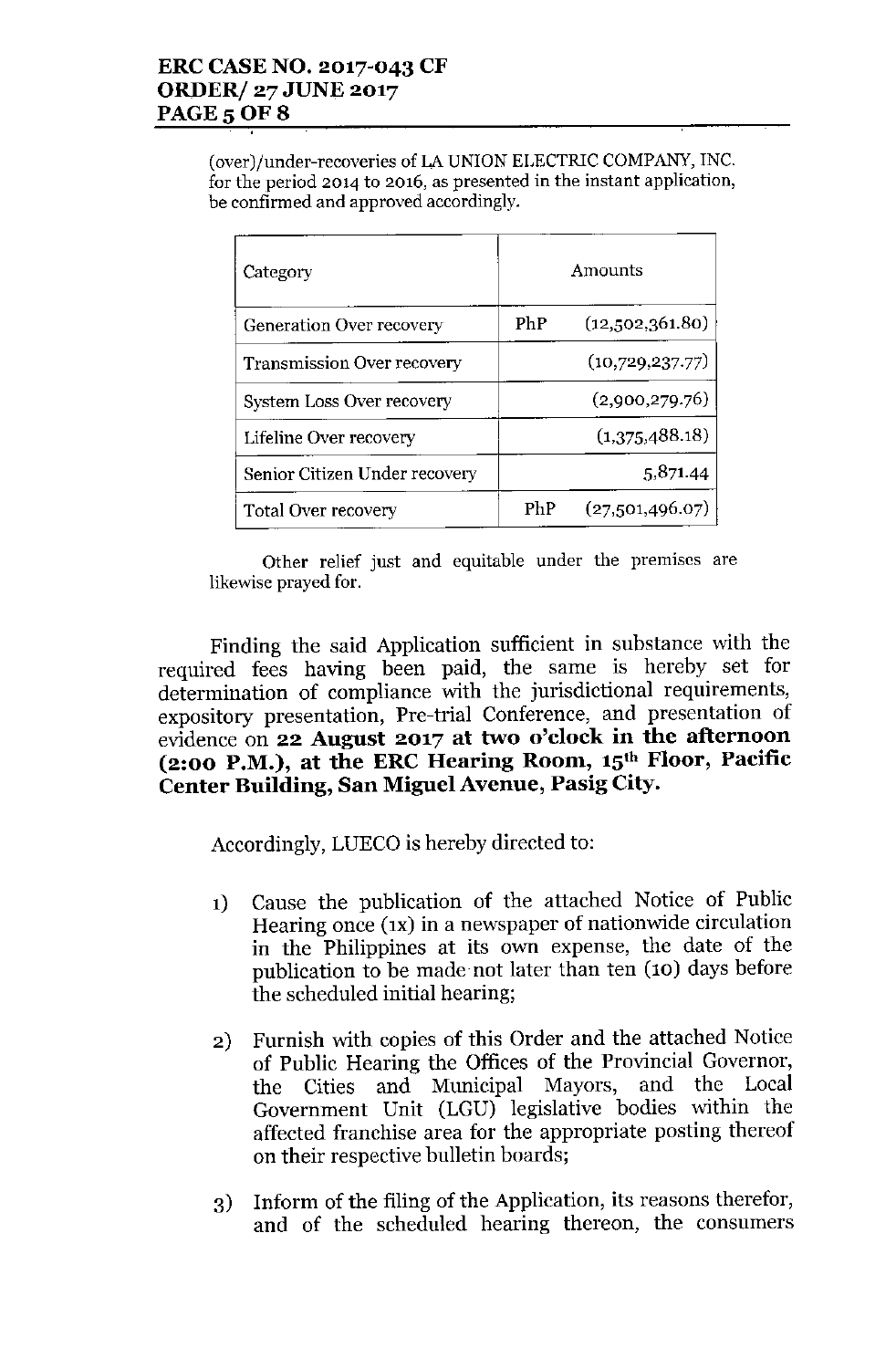within the affected franchise area, by any other means available and appropriate;

- 4) Furnish with copies of this Order and the attached Notice of Public Hearing, the Office of the Solicitor General (OSG), the Commission on Audit (COA), and the Committees on Energy of both Houses of Congress. They are hereby requested, if they so desire, to send their duly authorized representatives at the scheduled hearing; and
- 5) Furnish with copies of the Application and its attachments all those making requests therefor, subject to reimbursement of reasonable photocopying costs.

On the date of the initial hearing, Applicant must submit to the Commission its written compliance with the aforementioned<br>iurisdictional requirements attaching therewith, methodically jurisdictional requirements attaching therewith, methodically arranged and duly marked the following:

- 1) The evidence of publication of the attached Notice of Public Hearing consisting of affidavit of the Editor or Business Manager of the newspaper where the said Notice of Public Hearing was published, and the complete issue of the said newspaper;
- 2) The evidence of actual posting of this Order and the attached Notice of Public Hearing consisting of certifications issued to that effect, signed by the aforementioned Governor, Mayors, and LGU legislative bodies or their duly authorized representatives, bearing the seals of their offices;
- 3) The evidence of other means employed by Applicant to inform of the filing of the Application, its reasons therefore, and of the scheduled hearing thereon, the consumers within the affected franchise area;
- 4) The evidenee of reeeipt of copies of this Order and the attaehed Notiee of Public Hearing by the Office of the Solicitor General (OSG), the Commission on Audit (COA), and the Committees on Energy of both Houses of Congress;
- 5) The evidence of reeeipt of eopies of the Application and its attachments by all those making requests therefor, if any; and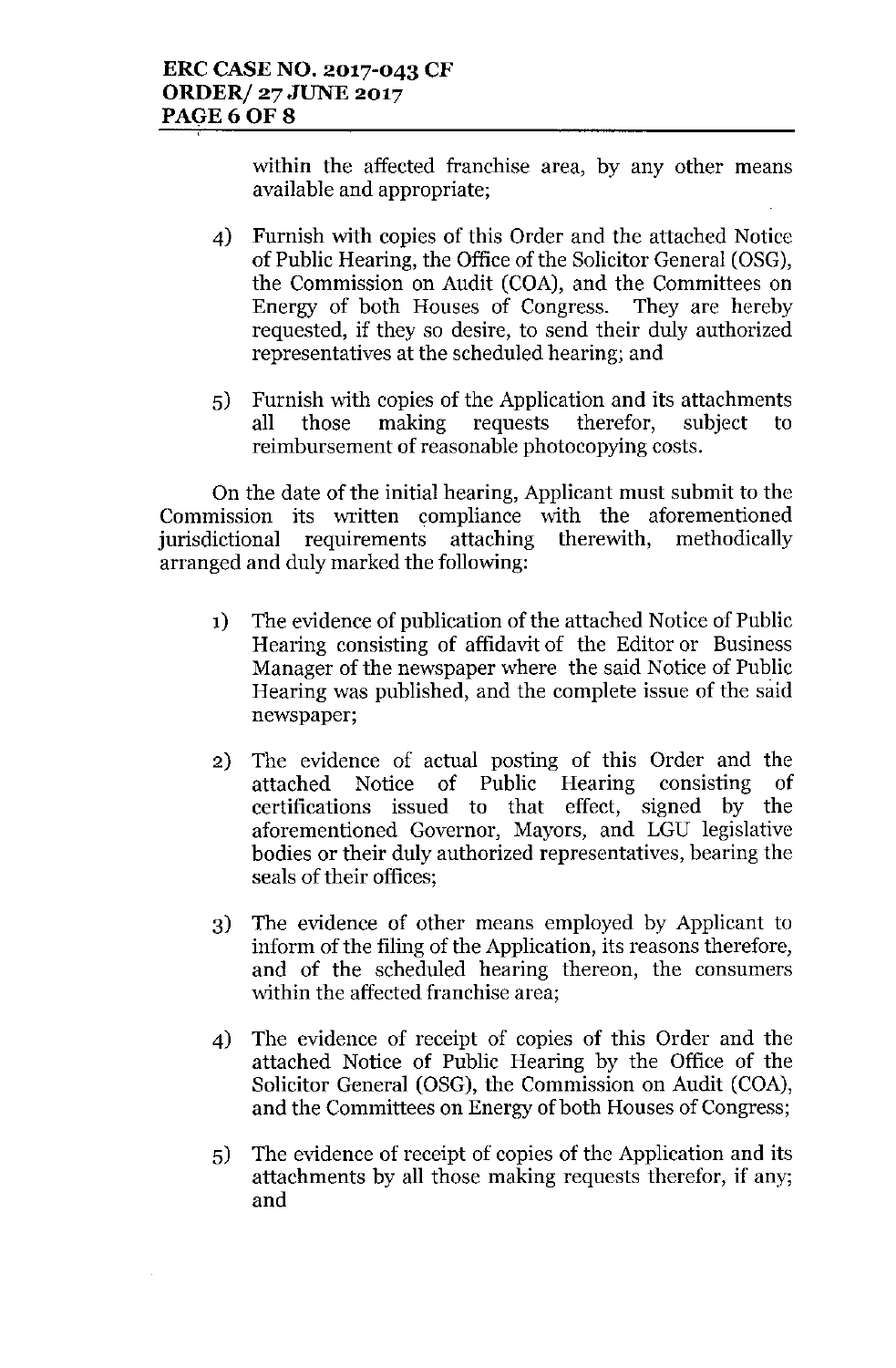6) Such other proofs of compliance with the requirements of the Commission.

Applicant and all interested parties are also required to submit, at least five (5) days before the date of the initial hearing and Pre-Trial Conference, their respective Pre-Trial Briefs containing, among others:

- 1) A summary of admitted facts and proposed stipulation of facts;
- 2) The issues to be tried or resolved;
- 3) The documents or exhibits to be presented, stating the purposes and proposed markings therefore; and
- 4) The number and names of the witnesses, with their written testimonies in a Judicial Affidavit form attached to the Pretrial Brief.

Failure of Applicant to comply with the above requirements within the prescribed period shall be a ground for cancellation of the scheduled hearing, and the resetting of which shall be six (6) months from the said date of cancellation.

LUECO must also be prepared to make an expository presentation of the instant Application, aided by whatever communication medium that it may deem appropriate for the purpose, in order to put in plain words and explain, for the benefit of the consumers and other concerned parties, what the Application is all about and the reasons and justifications being cited in support thereof.

# SO ORDERED.

Pasig City, 27 June 2017.

FOR AND BY AUTHORITY OF THE GOMMISSION:

**ALFREDO J. NON** *Officer-in-Charge of ERC*

un 4 M